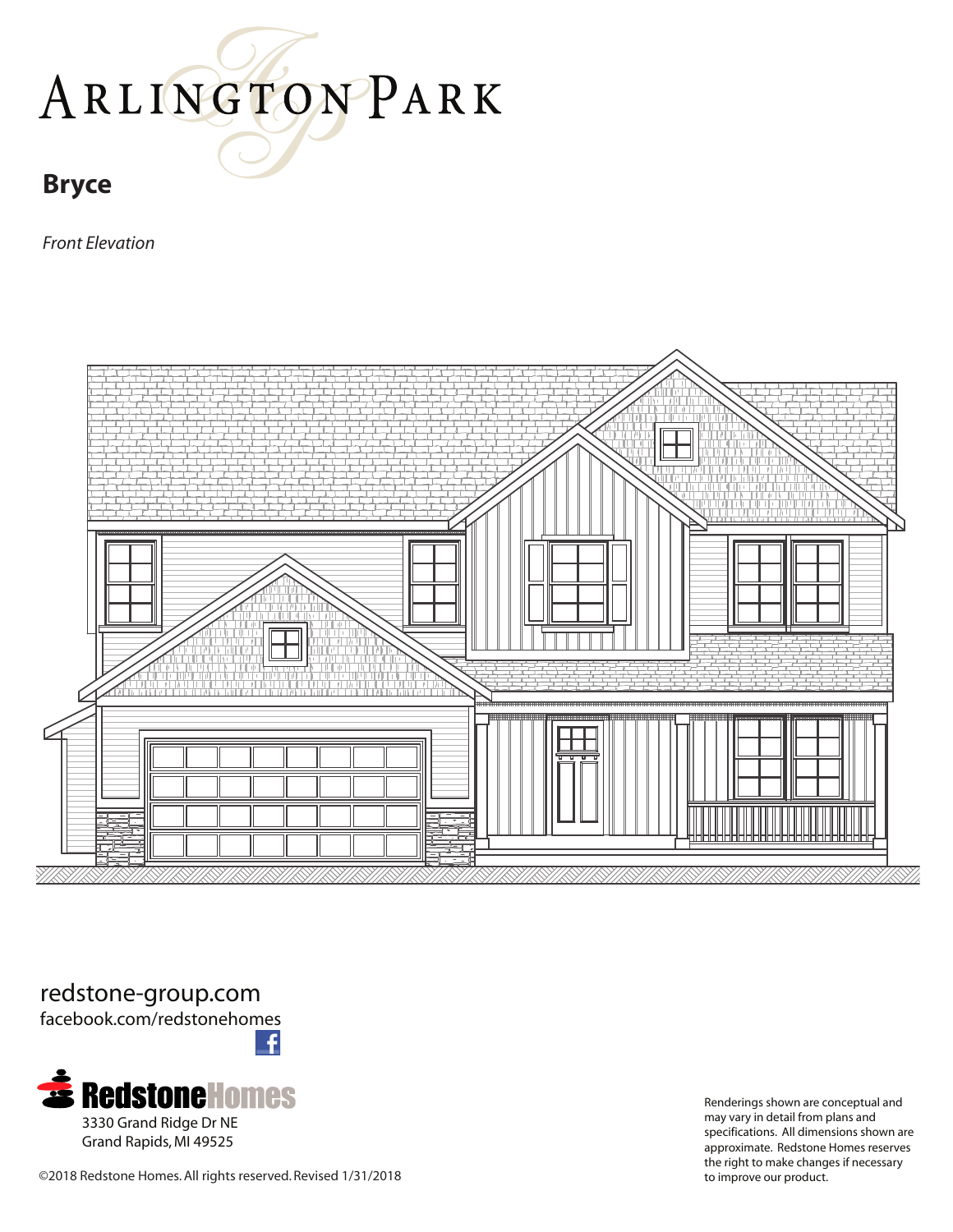

redstone-group.com facebook.com/redstonehomes £

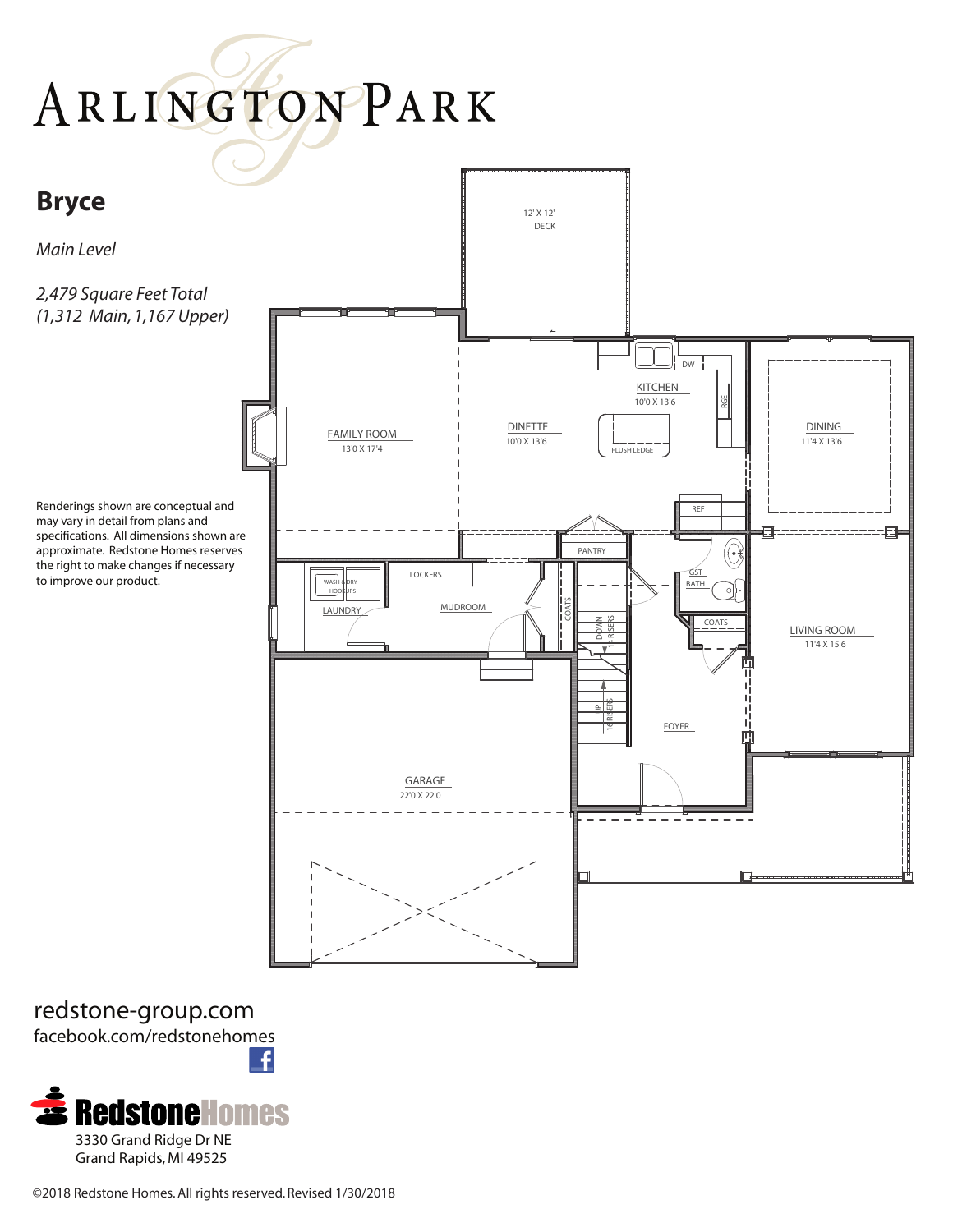### **Bryce**

*Upper Level*



redstone-group.com facebook.com/redstonehomes £



Renderings shown are conceptual and may vary in detail from plans and specifications. All dimensions shown are approximate. Redstone Homes reserves the right to make changes if necessary

©2018 Redstone Homes. All rights reserved. Revised 1/30/2018 to improve our product.